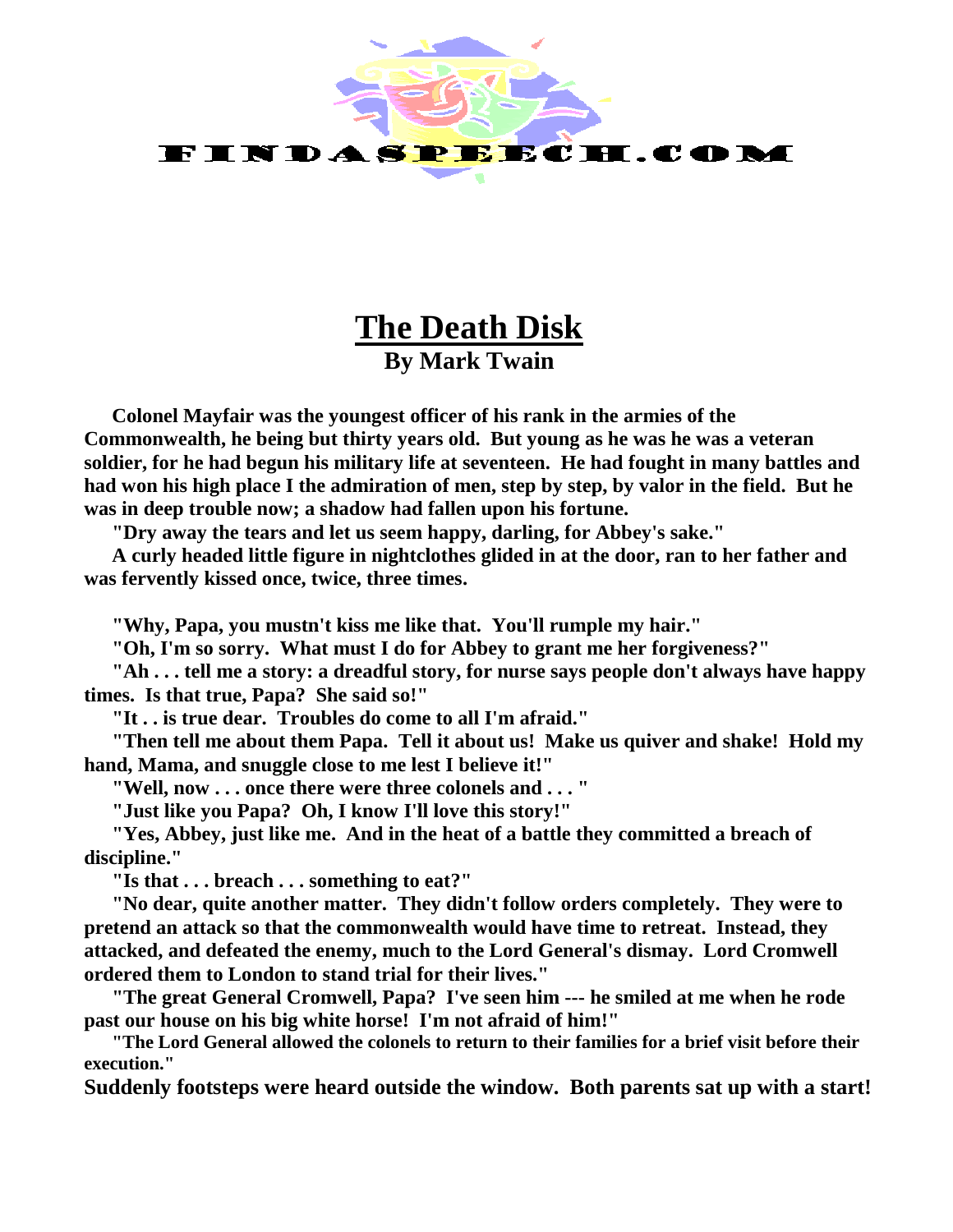## **The Death Disk Page 2**

**"Papa, is this a true story?"**

**"Yes dear, . . . it . . . "**

**"Oh, good! But Mama, you mustn't cry. It will all turn out all right. You'll see. Go on Papa."**

**"First they took them to the tower for trial. The military court found them all guilty and condemned them to be shot."**

**"Killed Papa? Oh how terrible! Papa, would they let me kiss them farewell?" "One of them would my darling . . . "**

**"I know you would do what they did, so it can't be wrong!"**

**"Yes, dear. In fact, the court felt that they had done their duty and should be pardoned. The Lord General disagreed, but consented for them to cast lots. However, the men felt very strongly about the sin of suicide, and would not agree.** 

**Thus, all three men faced death together."**

**A stern knock came to the front door. "Open! Open in the Lord General's name."**

**"Soldiers! Oh, I love the soldiers! Let me let them in!"**

**The file marched in and straightened; it's officer saluted. One long embrace of mother and child, then, the order : "To the tower! Forward!"**

**The next morning, Abbey's mother was confined to bed, overcome with grief. Abbey was soon bundled up in winter wrap and sent outside to play.** 

**At the tower, the Lord General still struggled with the decision.**

**"We have urged them to reconsider. We have implored them my Lord, but they persist! They will not cast lots!"**

**"They shall not all die! The lots shall be cast for them! Go! Bring me the first child that passes by the tower."**

**The officer was hardly out the tower door when he returned leading Abbey by the hand. Seeing the Lord General, that formidable personage, at the mention of whose name the principalities and power of the earth trembled . . . Abbey climbed up into his lap, and smiled!**

**"I know you sir. You are the Lord General. I've seen you. Everyone was afraid, but I wasn't . . . because you smiled at me. You remember, don't you? I was wearing my red frock and . . . "**

**"Why you dear little thing. I ought to be ashamed, but you know . . . "**

**"I was standing by the house, . . . my house you know, and . . . Why you don't remember do you? Well --- I remember you!"**

**"Now I AM ashamed; but I will never forget you again my dear. You remind me so much of my own little girl."**

**"Did you love her very much?"**